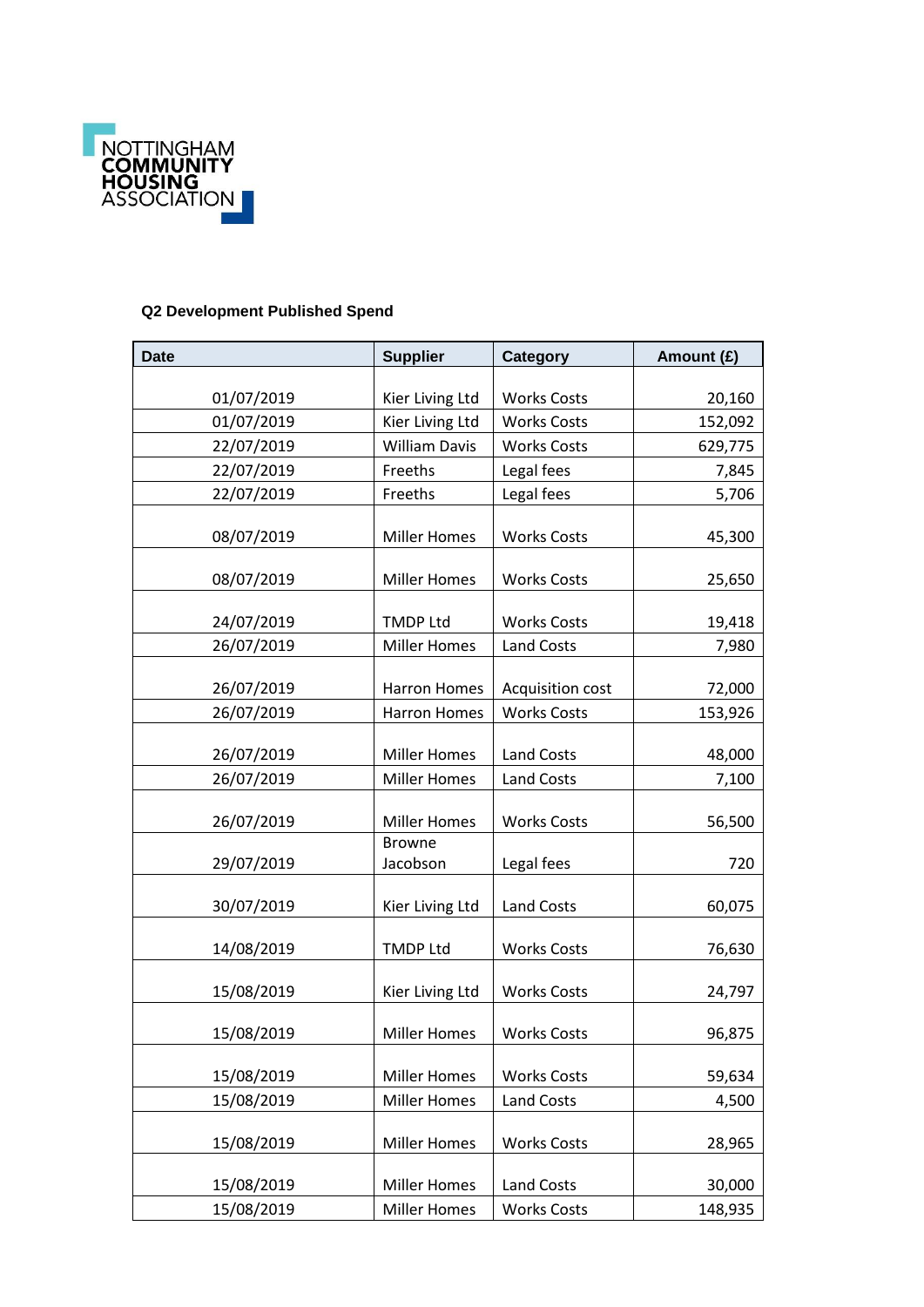| 15/08/2019 | <b>Miller Homes</b>  | <b>Works Costs</b> | 84,350  |
|------------|----------------------|--------------------|---------|
| 15/08/2019 | <b>Miller Homes</b>  | <b>Works Costs</b> | 30,750  |
|            |                      |                    |         |
| 15/08/2019 | <b>Miller Homes</b>  | <b>Land Costs</b>  | 14,000  |
| 15/08/2019 | <b>Miller Homes</b>  | <b>Land Costs</b>  | 6,000   |
| 16/08/2019 | <b>Harron Homes</b>  | <b>Works Costs</b> | 3,410   |
| 19/08/2019 | <b>William Davis</b> | <b>Works Costs</b> | 289,575 |
| 19/08/2019 | <b>William Davis</b> | <b>Works Costs</b> | 113,400 |
|            |                      |                    |         |
| 19/08/2019 | <b>BDW Trading</b>   | <b>Works Costs</b> | 42,782  |
| 21/08/2019 | Freeths              | <b>Land Costs</b>  | 95,000  |
|            |                      |                    |         |
| 23/08/2019 | <b>Miller Homes</b>  | <b>Works Costs</b> | 19,500  |
| 23/08/2019 | <b>Miller Homes</b>  | <b>Works Costs</b> | 12,600  |
|            |                      |                    |         |
| 23/08/2019 | <b>Miller Homes</b>  | <b>Works Costs</b> | 93,000  |
|            |                      |                    |         |
| 27/08/2019 | <b>TMDP Ltd</b>      | <b>Works Costs</b> | 49,935  |
| 20/08/2019 | Freeths              | Legal fees         | 500     |
|            |                      |                    |         |
| 28/08/2019 | Freeths              | Legal fees         | 500     |
| 02/09/2019 | <b>Harron Homes</b>  | <b>Works Costs</b> | 229,366 |
|            |                      |                    |         |
| 23/09/2019 | Kier Living Ltd      | <b>Works Costs</b> | 78,468  |
| 23/09/2019 | <b>Miller Homes</b>  | <b>Works Costs</b> | 61,600  |
|            |                      |                    |         |
| 23/09/2019 | <b>Miller Homes</b>  | <b>Works Costs</b> | 14,625  |
| 23/09/2019 | <b>Miller Homes</b>  | <b>Works Costs</b> | 9,450   |
|            | <b>Miller Homes</b>  |                    |         |
| 23/09/2019 |                      | <b>Works Costs</b> | 69,750  |
| 24/09/2019 | <b>United Living</b> | <b>Works Costs</b> | 37,590  |
|            |                      |                    |         |
| 24/09/2019 | <b>United Living</b> | <b>Works Costs</b> | 27,182  |
| 24/09/2019 | <b>United Living</b> | <b>Works Costs</b> | 11,302  |
|            |                      |                    |         |
| 24/09/2019 | <b>United Living</b> | <b>Works Costs</b> | 18,112  |
| 25/09/2019 | <b>BDW Trading</b>   | <b>Works Costs</b> | 106,955 |
| 26/09/2019 | Freeths              | Land Costs         | 295,706 |
| 26/09/2019 | Freeths              | <b>Land Costs</b>  | 204,477 |
|            |                      |                    |         |
| 12/06/2019 | Freeths              | Legal fees         | 540     |
| 28/06/2019 | Countryside          | <b>Works Costs</b> | 15,614  |
|            |                      |                    |         |
| 28/06/2019 | Countryside          | <b>Works Costs</b> | 70,759  |
|            |                      |                    |         |
| 28/06/2019 | Countryside          | <b>Works Costs</b> | 59,664  |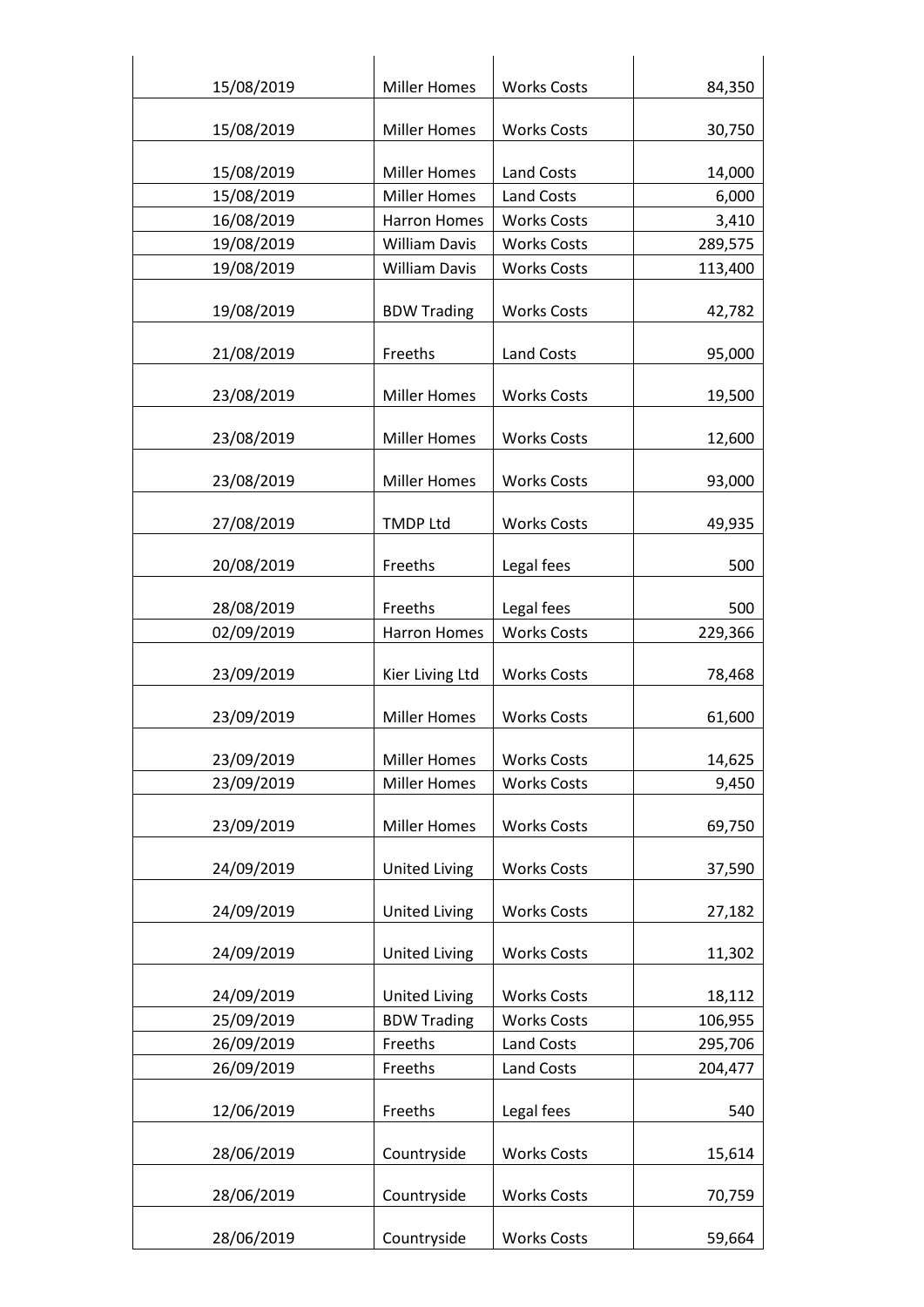|            | <b>Waters Homes</b>  |                    |         |
|------------|----------------------|--------------------|---------|
| 21/06/2019 | Ltd                  | <b>Works Costs</b> | 8,673   |
|            | <b>Waters Homes</b>  |                    |         |
| 28/06/2019 | Ltd                  | <b>Works Costs</b> | 139,290 |
|            |                      |                    |         |
| 19/06/2019 | Freeths              | Legal fees         | 827     |
| 27/06/2019 | Freeths              | Legal fees         | 720     |
|            |                      |                    |         |
| 19/06/2019 | Freeths              | Legal fees         | 520     |
| 19/06/2019 | Freeths              | Legal fees         | 1,594   |
|            | Geda                 |                    |         |
| 05/07/2019 | Construction         | <b>Works Costs</b> | 67,616  |
|            | Geda                 |                    |         |
| 05/07/2019 | Construction         | <b>Works Costs</b> | 88,034  |
|            | Geda                 |                    |         |
| 05/07/2019 | Construction<br>Geda | <b>Works Costs</b> | 140,469 |
| 05/07/2019 | Construction         | <b>Works Costs</b> | 50,815  |
|            | Geda                 |                    |         |
| 05/07/2019 | Construction         | <b>Works Costs</b> | 20,288  |
|            | <b>Browne</b>        |                    |         |
| 23/04/2019 | Jacobson             | Legal fees         | 2,299   |
|            | <b>Browne</b>        |                    |         |
| 23/04/2019 | Jacobson             | Legal fees         | 3,448   |
| 14/06/2019 | Freeths              | Legal fees         | 1,696   |
| 11/06/2019 | Freeths              | Legal fees         | 4,650   |
| 26/07/2019 | Countryside          | <b>Works Costs</b> | 321,601 |
|            |                      | <b>Works Costs</b> |         |
| 26/07/2019 | Countryside          |                    | 43,122  |
| 26/07/2019 | Countryside          | <b>Works Costs</b> | 306,958 |
| 26/07/2019 | Countryside          | <b>Works Costs</b> | 44,418  |
| 26/07/2019 | Countryside          | <b>Works Costs</b> | 201,288 |
| 26/07/2019 | Countryside          | <b>Works Costs</b> | 169,724 |
|            | Geda                 |                    |         |
| 02/08/2019 | Construction         | <b>Works Costs</b> | 140,914 |
|            | Geda                 |                    |         |
| 02/08/2019 | Construction         | <b>Works Costs</b> | 50,976  |
|            | Geda                 |                    |         |
| 02/08/2019 | Construction         | <b>Works Costs</b> | 20,352  |
| 02/08/2019 | Geda<br>Construction | <b>Works Costs</b> | 36,125  |
|            | Geda                 |                    |         |
| 02/08/2019 | Construction         | <b>Works Costs</b> | 47,033  |
| 02/08/2019 | Countryside          | <b>Works Costs</b> | 297,744 |
| 02/08/2019 | Countryside          | <b>Works Costs</b> | 243,327 |
|            |                      |                    |         |
| 02/08/2019 | Countryside          | <b>Works Costs</b> | 66,068  |
|            |                      |                    |         |
| 02/08/2019 | Countryside          | <b>Works Costs</b> | 66,337  |
|            | <b>Waters Homes</b>  |                    |         |
| 02/08/2019 | Ltd                  | <b>Works Costs</b> | 263,402 |
| 23/07/2019 | Freeths              | Legal fees         | 1,046   |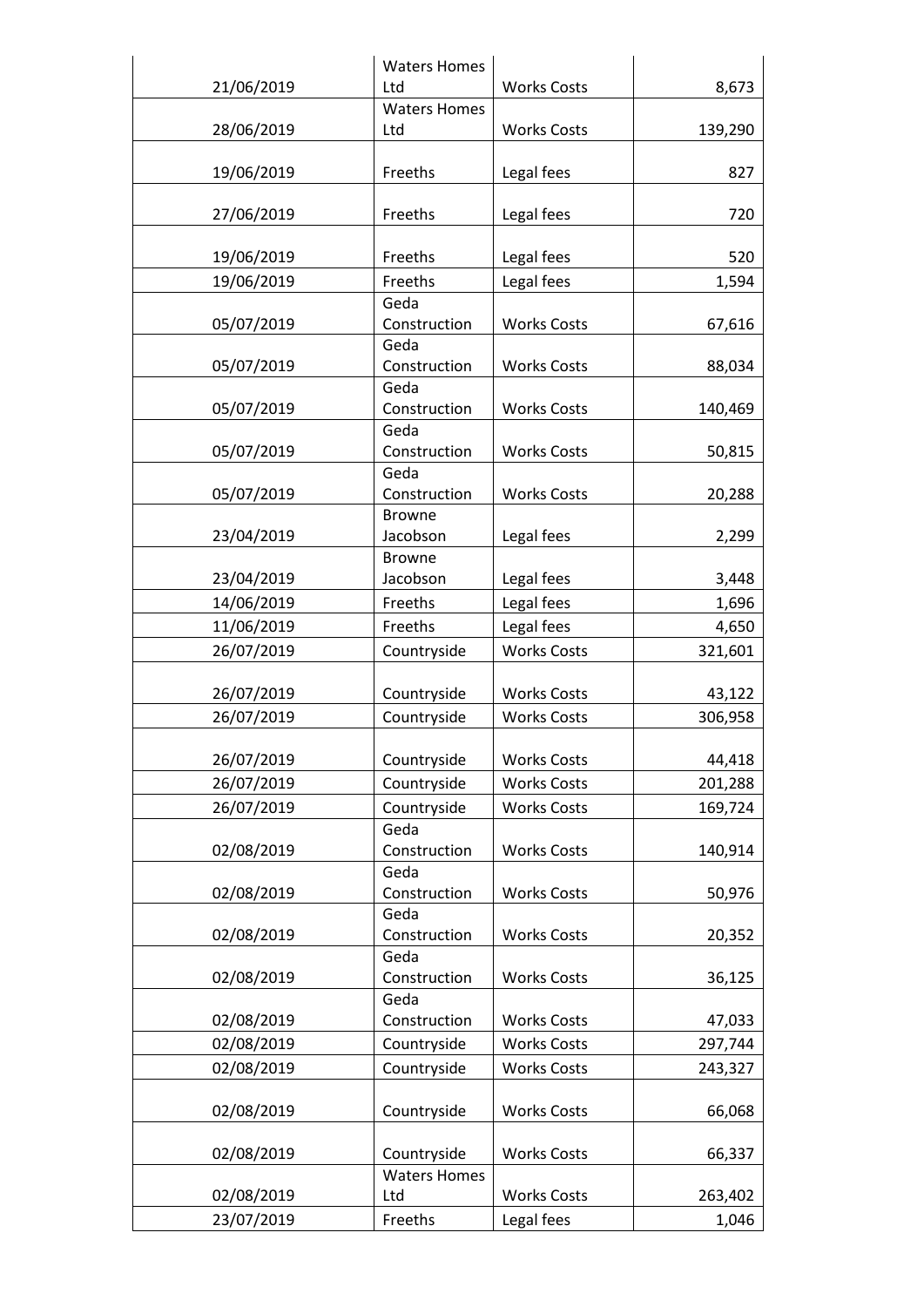| 23/07/2019 | Freeths                          | Legal fees         | 775     |
|------------|----------------------------------|--------------------|---------|
|            | <b>Dukeries</b>                  |                    |         |
| 23/08/2019 | Homes                            | <b>Works Costs</b> | 102,104 |
|            | <b>Dukeries</b>                  |                    |         |
| 23/08/2019 | Homes                            | <b>Works Costs</b> | 379,605 |
|            | <b>Dukeries</b>                  |                    |         |
| 23/08/2019 | Homes                            | <b>Works Costs</b> | 241,252 |
|            | Geda                             |                    |         |
| 30/08/2019 | Construction                     | <b>Works Costs</b> | 52,685  |
| 30/08/2019 | Geda<br>Construction             | <b>Works Costs</b> | 19,059  |
|            | Geda                             |                    |         |
| 30/08/2019 | Construction                     | <b>Works Costs</b> | 7,609   |
|            | Geda                             |                    |         |
| 30/08/2019 | Construction                     | <b>Works Costs</b> | 63,271  |
|            | Geda                             |                    |         |
| 30/08/2019 | Construction                     | <b>Works Costs</b> | 82,378  |
|            |                                  |                    |         |
| 30/08/2019 | Countryside                      | <b>Works Costs</b> | 39,738  |
| 30/08/2019 | Countryside                      | <b>Works Costs</b> | 180,080 |
| 30/08/2019 | Countryside                      | <b>Works Costs</b> | 151,841 |
| 30/08/2019 | Countryside                      | <b>Works Costs</b> | 222,173 |
|            |                                  |                    |         |
| 30/08/2019 | Countryside                      | <b>Works Costs</b> | 29,790  |
| 30/08/2019 | Countryside                      | <b>Works Costs</b> | 212,057 |
|            |                                  |                    |         |
| 20/08/2019 | Inside Land                      | Acquisition cost   | 24,000  |
| 30/08/2019 | Countryside                      | <b>Works Costs</b> | 172,192 |
| 30/08/2019 | Countryside                      | <b>Works Costs</b> | 140,721 |
|            |                                  |                    |         |
| 30/08/2019 | Countryside                      | <b>Works Costs</b> | 38,209  |
|            |                                  |                    |         |
| 30/08/2019 | Countryside                      | <b>Works Costs</b> | 38,364  |
|            | <b>Waters Homes</b>              |                    |         |
| 06/09/2019 | Ltd                              | <b>Works Costs</b> | 87,846  |
|            |                                  |                    |         |
| 06/09/2019 | <b>United Living</b>             | <b>Works Costs</b> | 37,590  |
|            |                                  |                    |         |
| 06/09/2019 | <b>United Living</b>             | <b>Works Costs</b> | 27,182  |
|            |                                  |                    |         |
| 06/09/2019 | <b>United Living</b>             | <b>Works Costs</b> | 11,302  |
| 06/09/2019 | <b>United Living</b>             | <b>Works Costs</b> | 18,112  |
| 30/07/2019 | Freeths                          | Legal fees         | 2,223   |
|            |                                  |                    |         |
| 30/07/2019 | Freeths                          | Legal fees         | 1,617   |
| 12/08/2019 | <b>Rupert David</b>              | Valuation fee      | 1,380   |
|            |                                  |                    |         |
| 16/08/2019 | <b>Rupert David</b><br>Westleigh | Valuation fee      | 840     |
| 28/06/2019 | Partnership                      | <b>Works Costs</b> | 187,606 |
|            | Geda                             |                    |         |
| 05/07/2019 | Construction                     | <b>Works Costs</b> | 35,442  |
|            | Geda                             |                    |         |
| 02/08/2019 | Construction                     | <b>Works Costs</b> | 56,882  |